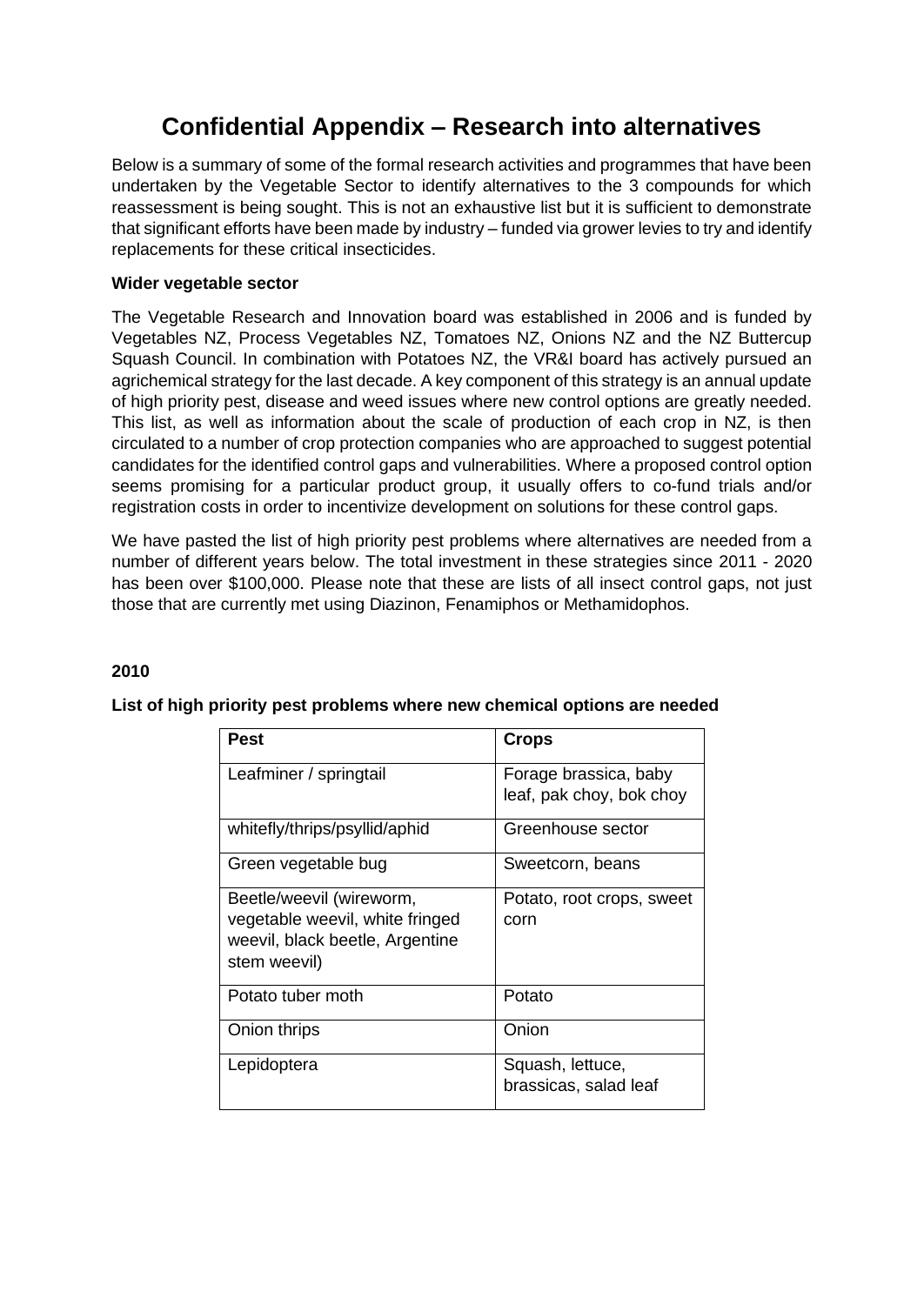## **List of high priority pest problems where new chemical options are needed**

| <b>Pest</b>                       | Crops                    |
|-----------------------------------|--------------------------|
| Leafminer / flies / springtail    | Forage brassica, baby    |
|                                   | leaf, pak choy, bok choy |
|                                   |                          |
| whitefly/thrips/psyllid/TPP/aphid | Greenhouse sector        |
|                                   |                          |
| Green vegetable bug               | Sweetcorn, beans         |
| Beetle/weevil (wireworm,          | Kumara                   |
| vegetable weevil, white fringed   |                          |
| weevil, black beetle, Argentine   |                          |
| stem weevil)                      |                          |
|                                   |                          |
| Potato tuber moth                 | Potato                   |
|                                   |                          |
| Onion thrips                      | Onion                    |
| Lepidoptera                       | Squash, lettuce,         |
|                                   | brassicas, salad leaf    |
|                                   |                          |
| <b>Mites</b>                      | Cucurbits                |
| Cutworm                           | Squash, sweetcorn,       |
|                                   | kumara                   |
|                                   |                          |
| Nematode                          | Carrot/parsnip & potato  |
|                                   |                          |

### **2016**

**Summary of high priority pest issues where new insecticide control options are required**

| Pest/s                   | Crop/s                          |
|--------------------------|---------------------------------|
| Nematode                 | Carrot/parsnip and potato       |
| Mites                    | Cucurbits                       |
| Leaf miner / springtail  | Brassica and baby leaf          |
| Tropical armyworm        | <b>Brassica</b>                 |
| <b>Black beetle</b>      | Brassica, spinach, baby leaf    |
| Whitefly/thrips/psyllid/ |                                 |
| TPP/aphid                | Greenhouse crops                |
| Black beetle, weevils,   |                                 |
| wireworm,                | Kumara                          |
|                          | Kumara (field cricket currently |
| Army caterpillar, field  | controlled by                   |
| cricket                  | Organophosphate)                |

#### **2013**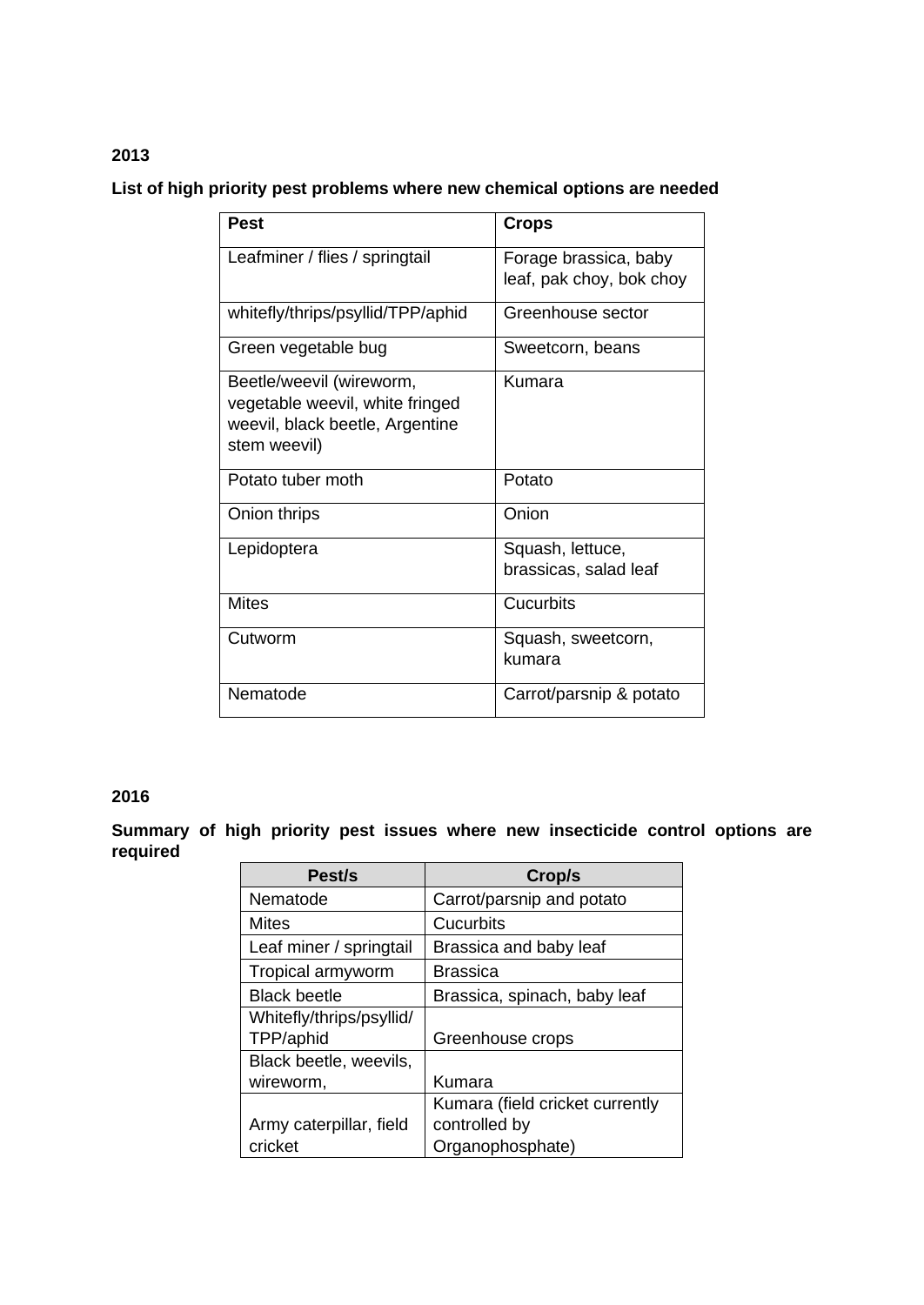|                     | Squash, lettuce, brassicas, |
|---------------------|-----------------------------|
| Lepidoptera         | salad leaf                  |
| Green vegetable bug | Sweet corn, maize and beans |
| Tomato fruit worm   | Squash                      |
| Wireworm            | Melons                      |
| Nysius / wheat bug  | <b>Beet</b>                 |
| Symphilids          | Onions and brassica         |

#### **2017**

**Summary of high priority pest issues where new insecticide control options are required**

| Pest/s                                | Crop/s                                                       |
|---------------------------------------|--------------------------------------------------------------|
| Nematode                              | Carrot/parsnip and potato                                    |
| Mites                                 | Cucurbits                                                    |
| Leaf miner / springtail               | Brassica and baby leaf                                       |
| Tropical armyworm                     | <b>Brassica</b>                                              |
| <b>Black beetle</b>                   | Brassica, spinach, baby leaf                                 |
| Whitefly/thrips/psyllid/<br>TPP/aphid | Greenhouse crops                                             |
| Black beetle, weevils,                |                                                              |
| wireworm, army                        |                                                              |
| caterpillar, field                    |                                                              |
| cricket                               | Kumara                                                       |
|                                       | Squash, lettuce, brassicas,                                  |
| Lepidoptera                           | salad leaf                                                   |
| Green vegetable bug                   | Sweet corn, maize and beans                                  |
| Tomato fruit worm                     | Squash                                                       |
| Wireworm                              | <b>Melons</b>                                                |
| Nysius / wheat bug                    | Beet                                                         |
| Symphilids                            | Onions and brassica                                          |
|                                       | Beans – emerging pest in the<br>South Island. Seed treatment |
| Seedcorn maggot                       | needed.                                                      |

#### **2018**

**Summary of high priority pest issues where new insecticide control options are required**

| Pest/s                   | Crop/s                       |
|--------------------------|------------------------------|
| Nematode                 | Carrot / parsnip and potato  |
| <b>Mites</b>             | Cucurbits                    |
| Leaf miner / springtail  | Brassica and baby leaf       |
| Tropical armyworm        | <b>Brassica</b>              |
| <b>Black beetle</b>      | Brassica, spinach, baby leaf |
| Whitefly/thrips/psyllid/ |                              |
| TPP/aphid                | Greenhouse crops             |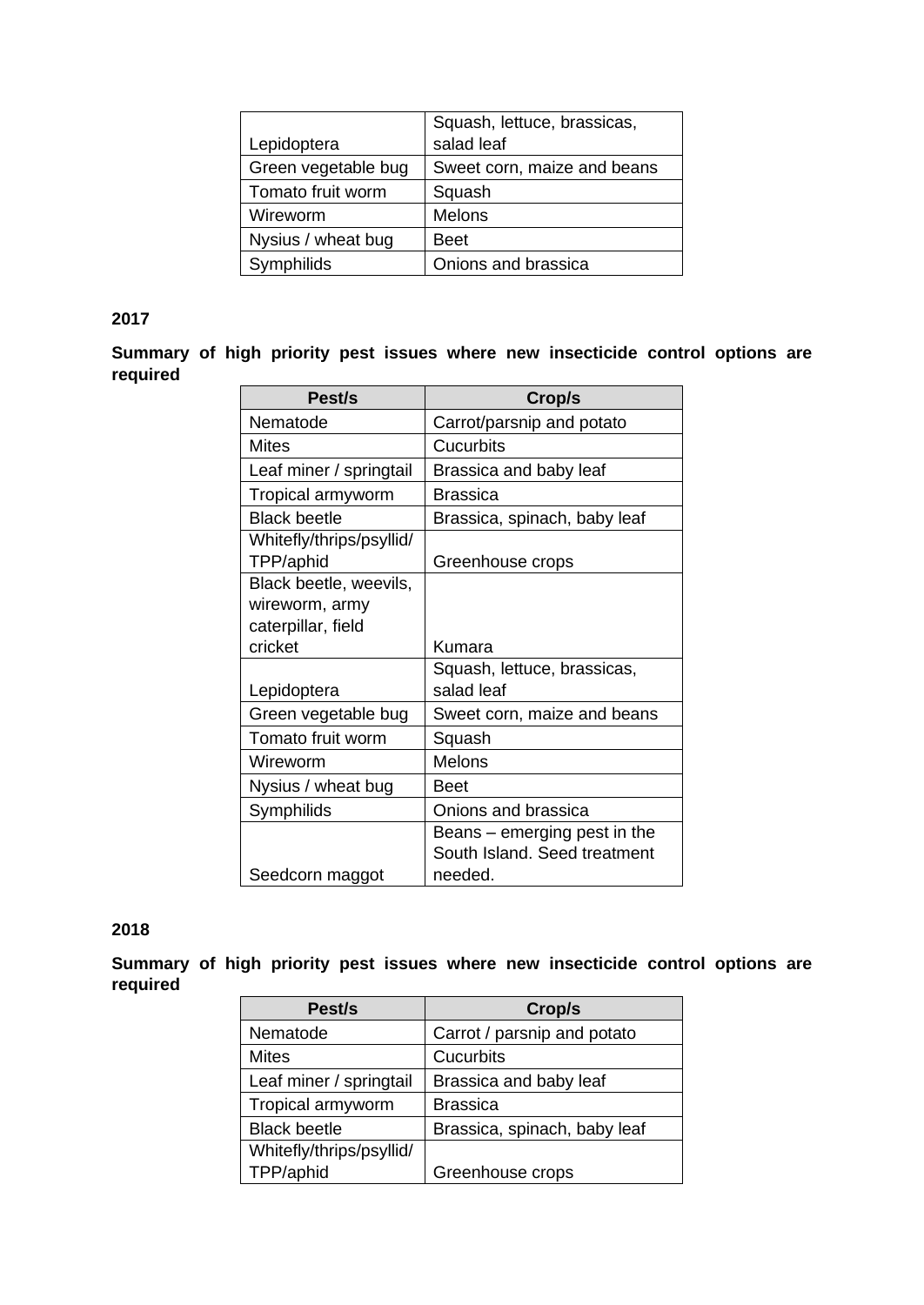| Black beetle, weevils, |                              |
|------------------------|------------------------------|
| wireworm, army         |                              |
| caterpillar, field     |                              |
| cricket                | Kumara                       |
|                        | Squash, lettuce, brassicas,  |
| Lepidoptera            | salad leaf                   |
| Green vegetable bug    | Sweet corn, maize and beans  |
| Tomato fruit worm      | Squash                       |
| Wireworm               | Melons                       |
| Nysius / wheat bug     | Beet                         |
| Symphilids             | spinach                      |
|                        | Beans – emerging pest in     |
|                        | South Island. Seed treatment |
| Seedcorn maggot        | needed.                      |

#### **2019**

#### **Summary of high priority pest issues where new insecticide control options are required**

| Pest/s                                   | Crop/s                       |
|------------------------------------------|------------------------------|
| Nematode                                 | Carrot / parsnip and potato  |
| Mites                                    | Cucurbits                    |
| Leaf miner / springtail                  | Brassica and baby leaf       |
| Tropical armyworm                        | <b>Brassica</b>              |
| <b>Black beetle</b>                      | Brassica, spinach, baby leaf |
| Whitefly/thrips/psyllid/<br>TPP/aphid    | Greenhouse crops             |
| Black beetle, weevils,<br>wireworm, army |                              |
| caterpillar, field                       |                              |
| cricket                                  | Kumara                       |
|                                          | Squash, lettuce, brassicas,  |
| Lepidoptera                              | salad leaf                   |
| Green vegetable bug                      | Sweet corn, maize and beans  |
| Tomato fruit worm                        | Squash                       |
| Wireworm                                 | Melons                       |
| Nysius / wheat bug                       | <b>Beet</b>                  |
| Symphilids                               | spinach                      |
|                                          | Beans – emerging pest in     |
|                                          | South Island, Seed treatment |
| Seedcorn maggot                          | needed.                      |
| Grass grub                               | Vegetable seed crops         |
| <b>Thrips</b>                            | Onions                       |
| Cockroaches                              | Lettuce                      |

**2020 Summary of high priority pest issues where new insecticide control options are required**